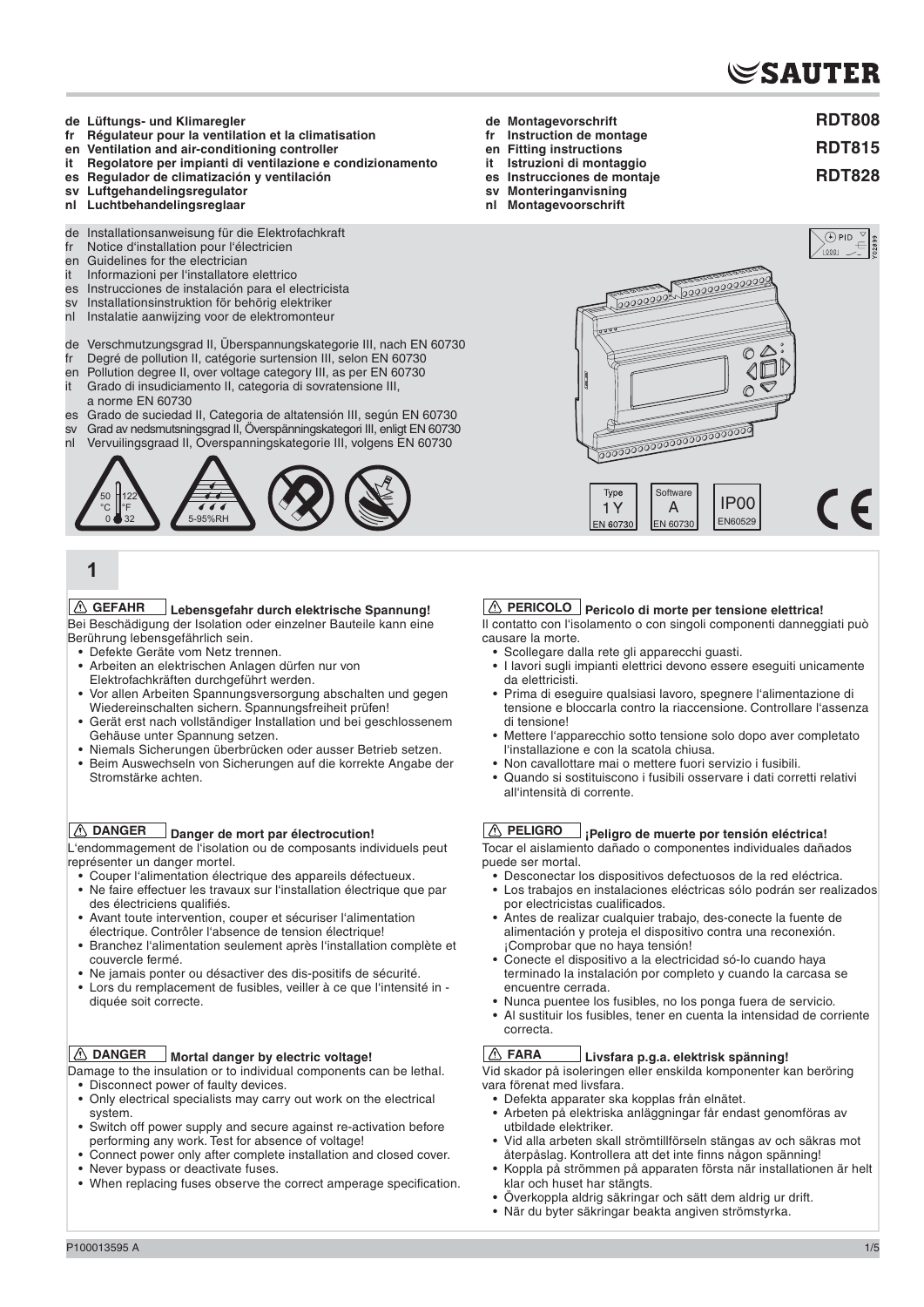### **GEVAAR Levensgevaar door elektrische spanning!**

- Bij beschadiging van de isolatie of afzonderlijke componenten kan aanraking levensgevaarlijk zijn.
- • Scheid defecte apparaten van het elektriciteitsnet.
- • Werkzaamheden aan elektrische installaties mogen alleen door een elektricien worden uitgevoerd.
- • Schakel de voedingsspanning voor alle werkzaamheden uit en beveilig deze tegen opnieuw inschakelen. Controleer de spanningsvrijheid!
- Zet het apparaat pas na volledige installatie en bij gesloten behuizing onder spanning.
- • Overbrug zekeringen nooit en stel ze niet buiten werking.
- • Let bij het vervangen van zekeringen op de juiste stroomsterkte.



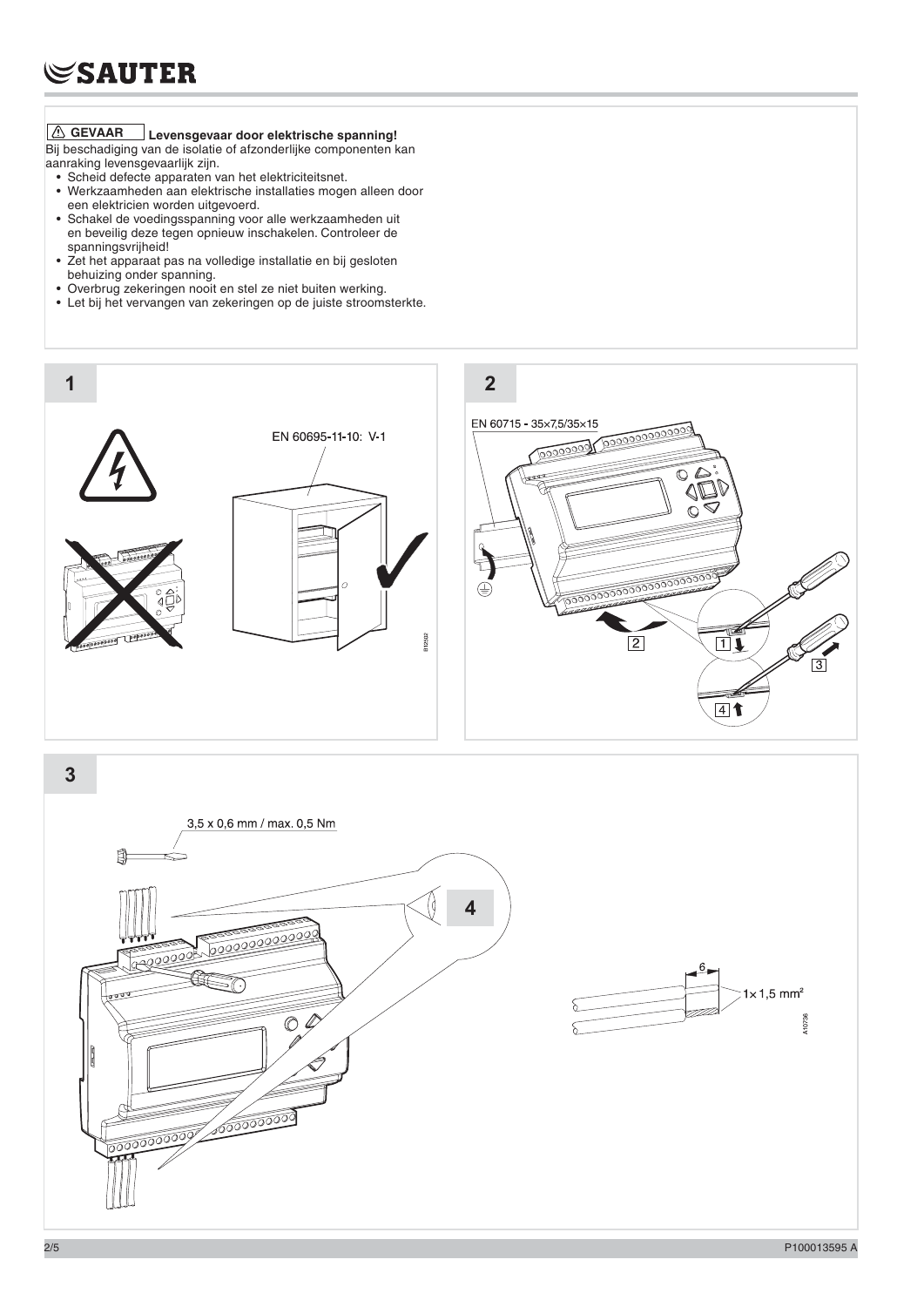

P100013595 A 3/5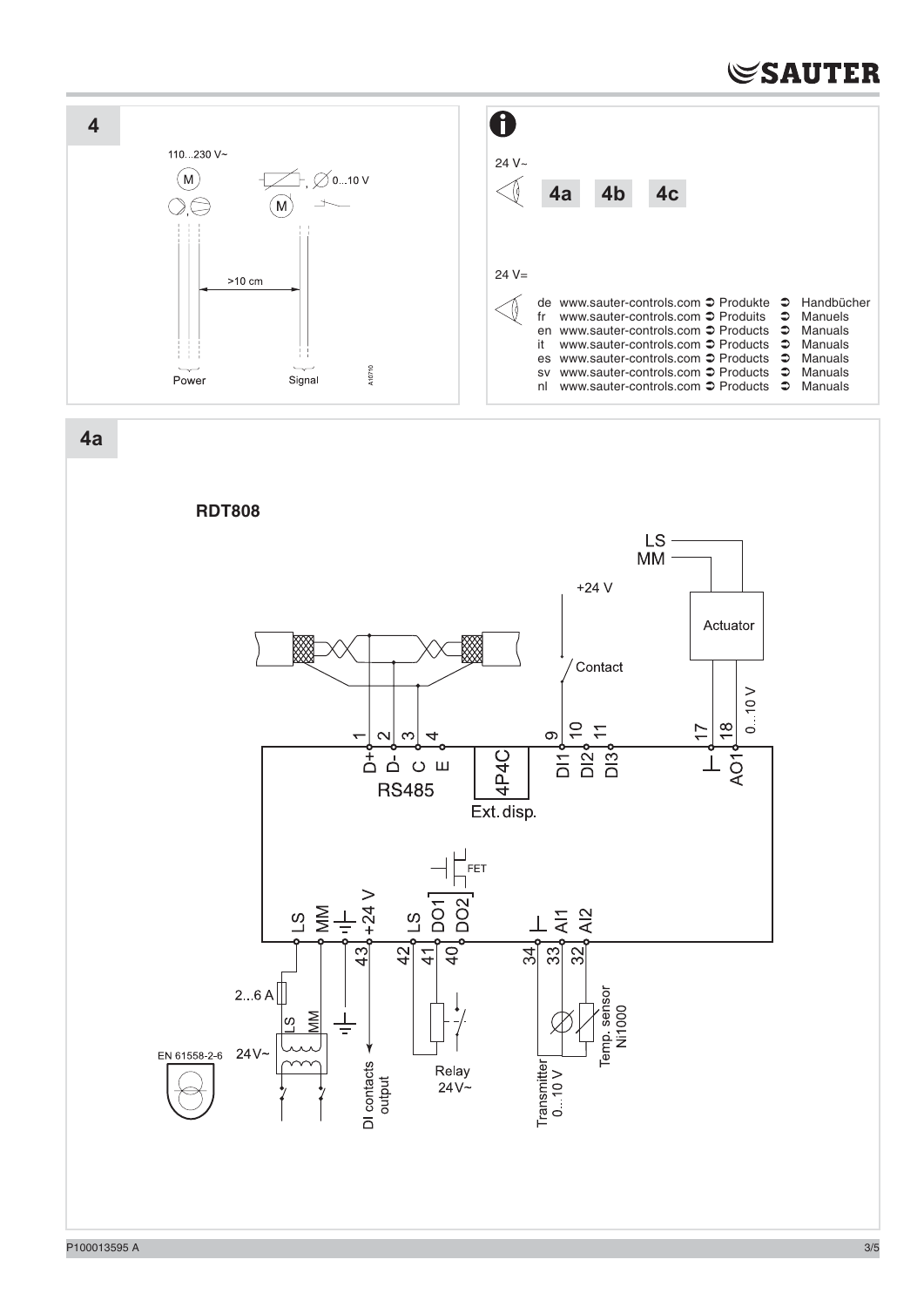$4<sub>b</sub>$ 

**RDT815**